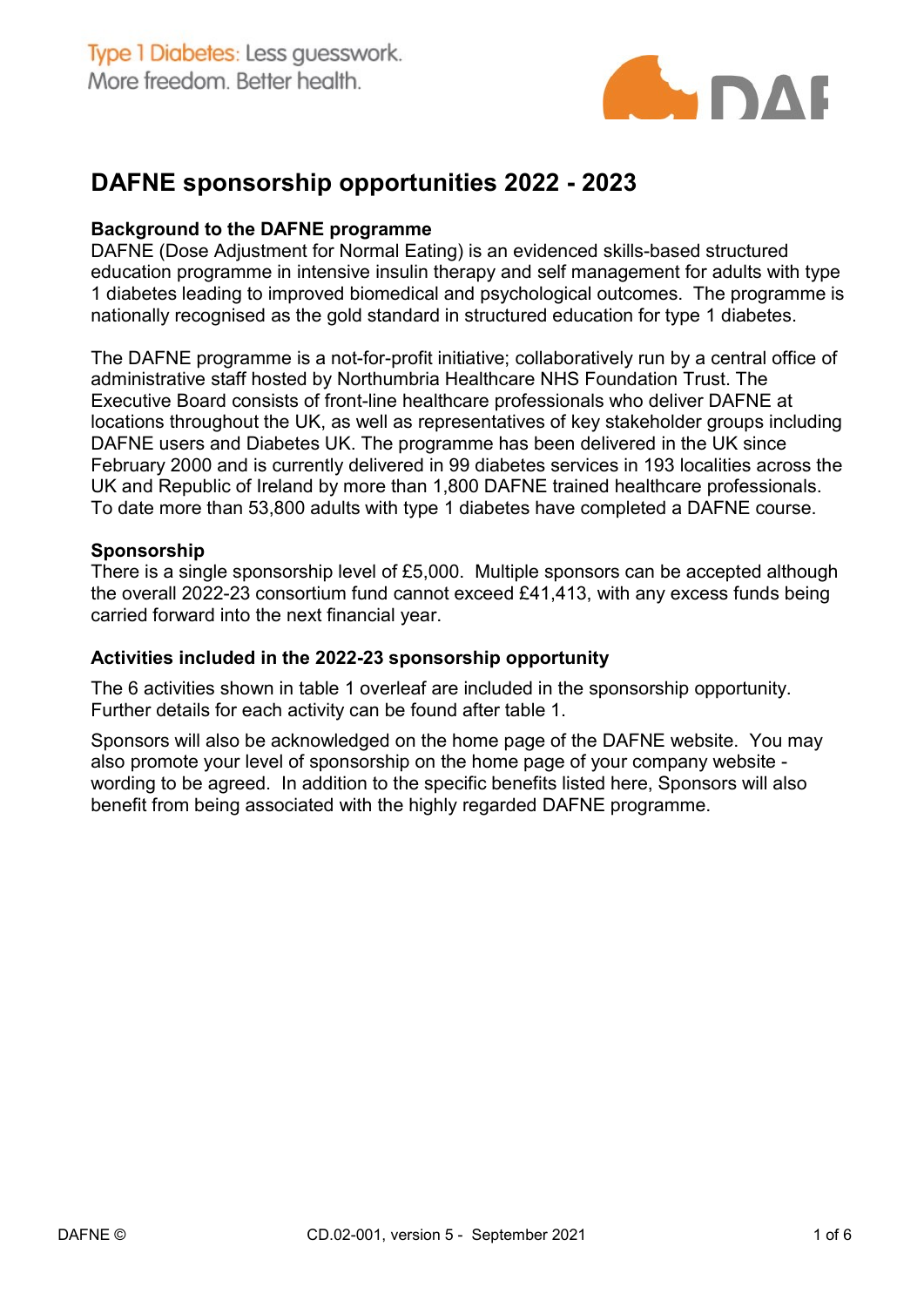## DAFNE sponsorship 2022-23: £5,000 Sponsorship recognition

| <b>DAFNE Asset</b>                    | Sponsor recognition*                                            |
|---------------------------------------|-----------------------------------------------------------------|
| Virtual DAFNE Collaborative meeting   | Company name and logo on holding slide                          |
|                                       | Company named on meeting programme                              |
| DAFNE webinars (minimum of 4)         | Company name and logo on holding slides at all                  |
|                                       | webinars                                                        |
|                                       | Company name on all information for each webinar                |
| Quarterly DAFNE newsletter            | Company name on each newsletter                                 |
|                                       |                                                                 |
| DAFNE remote educator network         | Company name and logo on holding slide/1 <sup>st</sup> slide of |
| meetings $(x2)$                       | any presentation                                                |
|                                       | Company name on all meeting related material                    |
| <b>DAFNE Executive Board meetings</b> | Company name on all meeting related material                    |
|                                       |                                                                 |
| Website                               | Acknowledgement of sponsorship level on DAFNE                   |
|                                       | website home page                                               |
|                                       | Sponsorship promoted on your website home page -                |
|                                       | wording to be agreed                                            |

Table 1: Sponsorship recognition

\* If more than 1 sponsor, sponsors will be listed alphabetically

## 1. 2022 DAFNE Virtual Collaborative meeting Monday 13th June 2022

What is it? This annual meeting provides an opportunity to share audit data, gain input into topical issues and share best practice with delegates. Due to Covid-19 restrictions the 2021 collaborative meeting was provided in a virtual format; due to the positive feedback and the ongoing uncertainty with covid-19 restrictions, the 2022 Collaborative meeting will also be provided online. The 2022 draft programme can be found in Appendix 1.

The meeting receives endorsement for CPD from the British Dietetic Association and the Royal College of Physicians.

Who will attend? Diabetes teams from DAFNE centres, including collaborators in Australia (Oz DAFNE) and Kuwait (DAFNE Q8) are invited.

All presentations will be recorded and uploaded to the DAFNE resource area accessible by DAFNE centers and on the DAFNE website for presentations for the general public

### 2. DAFNE webinars

What are they? 1-2 hour webinars covering a rage of topics relevant to DAFNE or type 1 diabetes and to share best practice and updates. These were introduced as a response to the Covid-19 situation as a means of communicating with DAFNE centres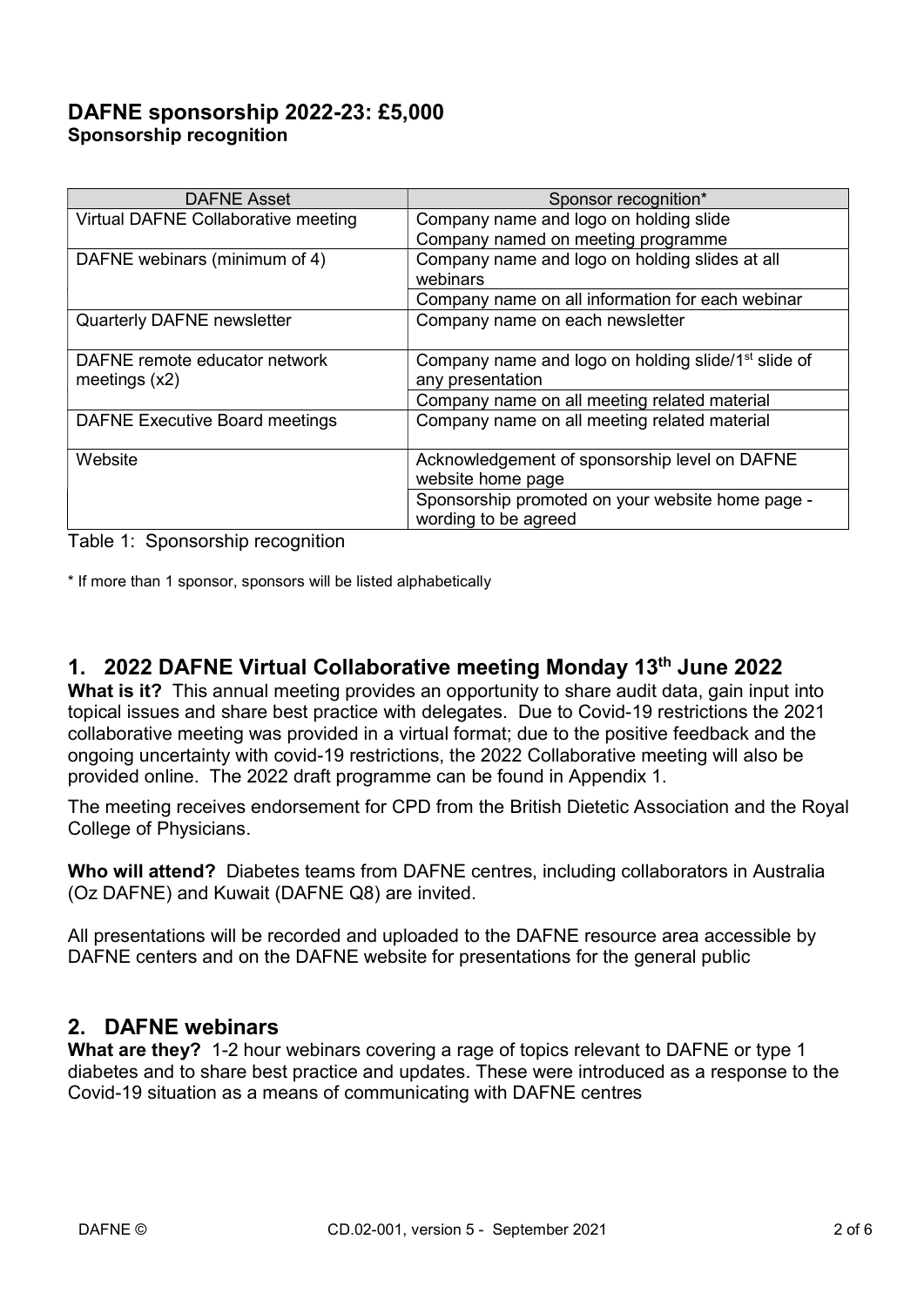Who can attend? All DAFNE HCPs are invited to these webinars; some webinars are aimed to support the DAFNE teams in the administration activities involved in DAFNE, some may be open to DAFNE graduates, depending on the topic. All webinars are recorded and uploaded to a resources areas accessible by DAFNE centres, so that those who have not been able to attended the live event can watch the webinar at a later time. Depending upon the webinar topic the recording will also be uploaded to the DAFNE website available to view by the general public.

Eight webinars were delivered in between Oct 2020 and end of March 2021, all were well received, with mean attendance of 58 delegates at the live events. Details of the 2020-21 programme and the draft 2021-22 programme of webinars can be found in Appendix 2.

## 3. DAFNE newsletter

A 3-4 monthly newsletter with updates on all things DAFNE, sent to all DAFNE educators, doctors and administrators (mailing list of circa 900) and also uploaded onto the DAFNE website

### 4. 2021 - 22 Regional remote educator network meetings

What are they? There are 97 DAFNE services in the UK and RoI, split into 10 regional networks which each meet at annually, due to Covid-19 restrictions these meetings will be ran remotely in 2021-22. The first remote meetings will take place in October 2021, the second will take place in April 2022.

These meetings provide an opportunity to share best practice, update centres on new developments within the DAFNE programme and for dialogue between centres and the national DAFNE programme team. Meetings are chaired by a national DAFNE trainer and assessor.

Who will attend? DAFNE centres are invited to send at least 1 delegate to their regional remote network meetings.

### 5. National DAFNE Executive Board meetings

What are they? The purpose of the Board is to promote, develop and maintain the quality of the DAFNE programme on behalf of the DAFNE Consortium. The Board works together as a team to provide strategic leadership for the Consortium to ensure that the DAFNE Mission Statement is achieved within the terms of the DAFNE Consortium Constitution. The Board usually meet 4 times per year.

Who will attend? Elected and executive members of the Board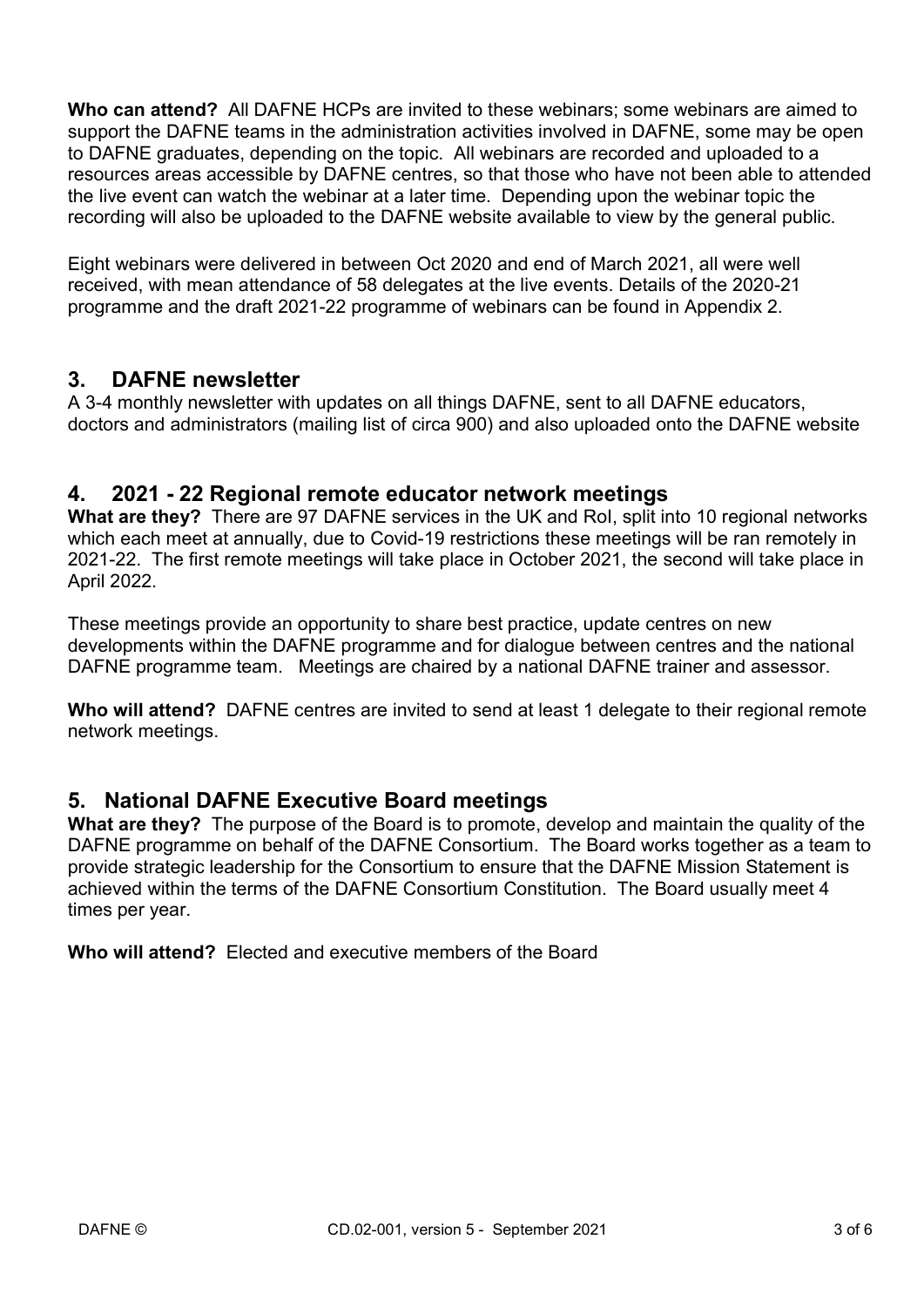## APPENDIX 1: DAFNE virtual Collaborative meeting - 13<sup>th</sup>June 2022 Draft programme (as of 18.10.2021 - subject to change)

| <b>Presentation</b>                                                    | <b>Presenter</b>          |
|------------------------------------------------------------------------|---------------------------|
| Fat and protein update                                                 | <b>Carmel Smart</b>       |
| Tech update: Closed loops and DAFNE                                    | Dr Peter Hammond          |
| Tech update: Connected pens and DAFNE                                  | Dr Emma Wilmot            |
| HARP doc research outcomes                                             | Professor Stephanie Amiel |
| <b>DAFNE Update</b><br>National audit outcomes 2020 and general update | Dr Jackie Elliott         |
| Newly diagnosed pathway                                                | Dr Parth Narendran        |
| Group management. Remote vs face to face                               | Sally Woolgar             |
| Updates from Diabetes UK and the JDRF                                  | <b>TBC</b>                |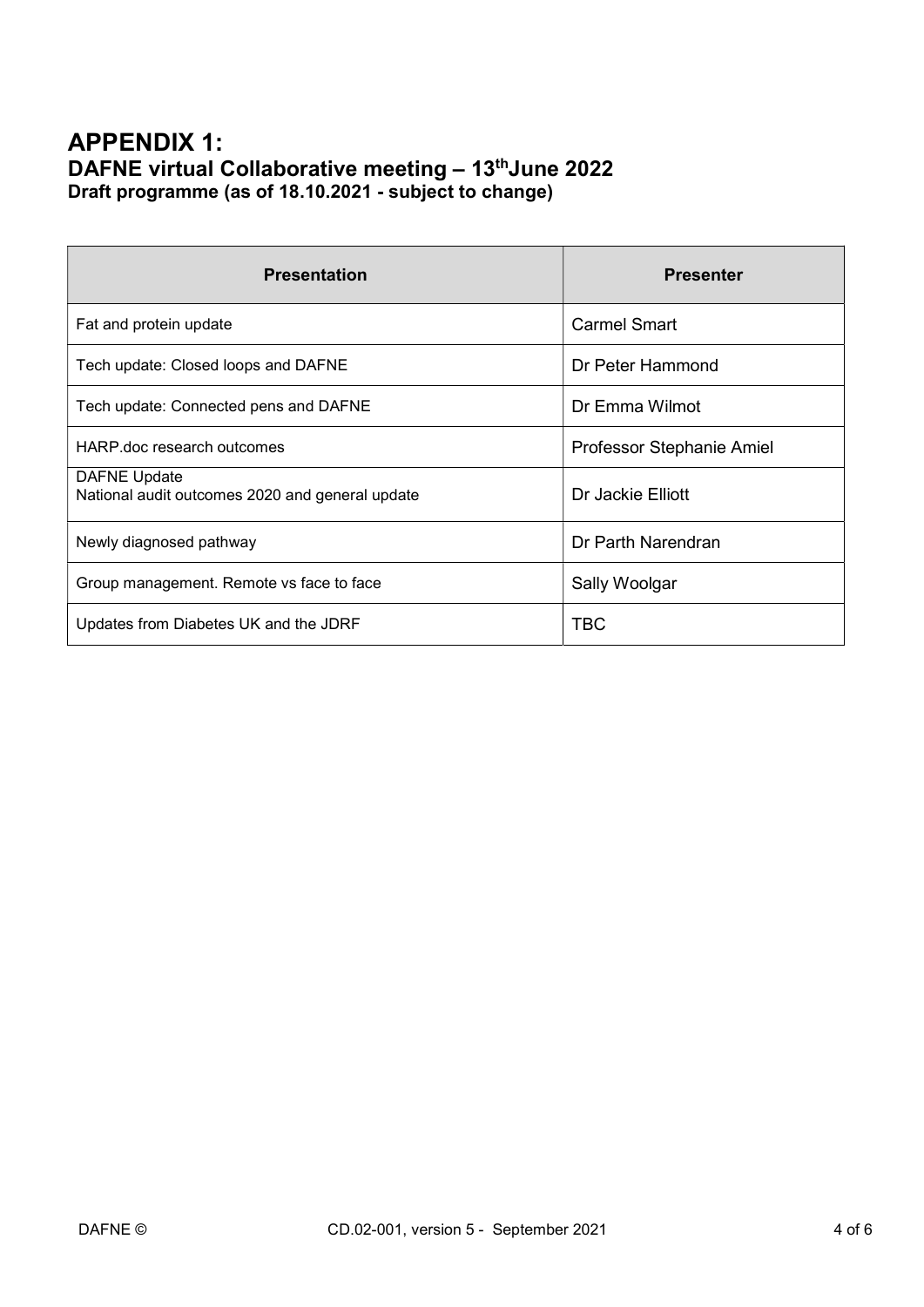# APPENDIX 2 DAFNE Webinars

| Webinar                                                                                         | <b>Presenters</b>               | <b>Attendees</b>        |
|-------------------------------------------------------------------------------------------------|---------------------------------|-------------------------|
| <b>Admin tasks for DAFNE - 1</b>                                                                |                                 |                         |
| - the Open University DAFNE courses site                                                        | Becky Hedgcock - National       | <b>DAFNE</b> consortium |
| - Admin tasks required for Remote DAFNE courses                                                 | <b>DAFNE Operations Manager</b> |                         |
| - DAFNE database, access, importance of data entry, guidance and demo videos                    |                                 |                         |
| <b>Admin tasks for DAFNE - 2</b>                                                                |                                 |                         |
| - dafneonline site and demo videos                                                              | Becky Hedgcock - National       | <b>DAFNE</b> consortium |
| - DAFNE website - where to find training information                                            | <b>DAFNE Operations Manager</b> |                         |
| - Requirements to report to CDT of changes to DFNE trained staff                                |                                 |                         |
| 2018 - HbA1c audit 2018                                                                         | Dr Jackie Elliott, Sheffield    |                         |
| Outcomes of audit of consortium HbA1c outcomes for courses delivered in 2018, comparison        | Peter Rogers, Graduate          | <b>DAFNE</b> consortium |
| to National Diabetes Audit data                                                                 | representative DAFNE Board      |                         |
| <b>Sharing feedback</b>                                                                         | Sally Woolgar - Senior          | <b>DAFNE</b> consortium |
| Received from educators and participants involved in the pilot courses to pilot centres;        | <b>DAFNE Trainer</b>            | DAFNE graduates         |
| highlighting changes made based on the feedback                                                 |                                 |                         |
| Time in range                                                                                   | Dr Emma Wilmot, Derby           |                         |
| International consensus on time in range, explore the definitions and implications for clinical | Dr Jackie Elliott, Sheffield    | <b>DAFNE</b> consortium |
| care and support for DAFNE graduates                                                            |                                 |                         |
| <b>Remote DAFNE</b>                                                                             | Sally Woolgar - Senior          |                         |
| Overview of the Remote DAFNE course and training for existing DAFNE educators and new           | national DAFNE Trainer          | <b>DAFNE</b> consortium |
| <b>DAFNE</b> educators                                                                          |                                 |                         |
| Remote DAFNE - hints and tips for facilitation                                                  | Liesl Richardson - national     |                         |
| Sharing the experiences and suggestions of Remote DAFNE educators to help you make the          | <b>DAFNE</b> Trainer            | <b>DAFNE</b> consortium |
| most of your video support calls with your participants.                                        |                                 |                         |
| DAFNE - Q & A Session                                                                           | Becky Hedgcock - National       | DAFNE consortium        |
| Questions from centres                                                                          | <b>DAFNE Operations Manager</b> |                         |

Table A: 2020-21 webinar programme